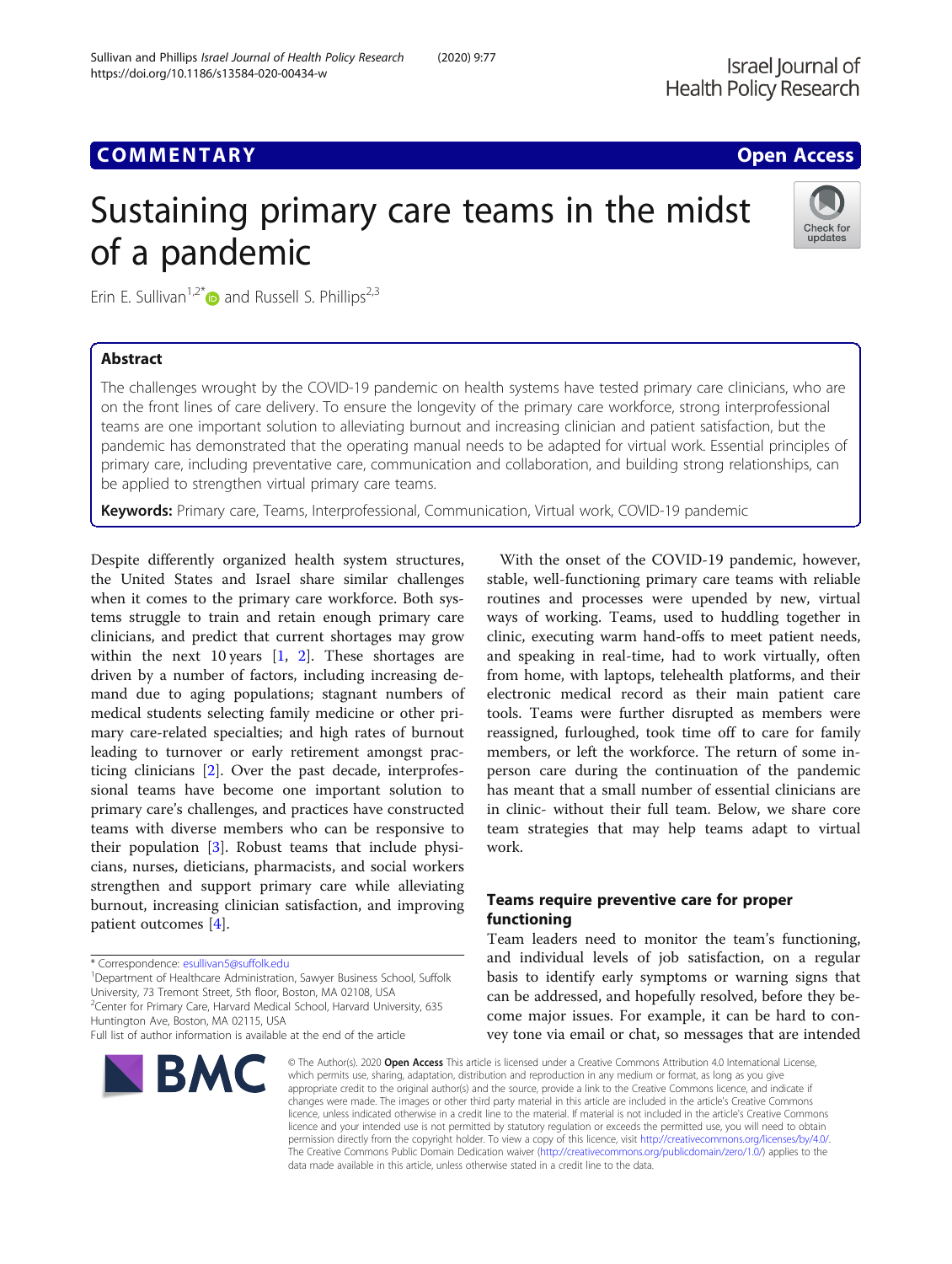to provide helpful feedback on patient care may be misinterpreted as being over-critical and unsupportive, leading to unintended job dissatisfaction. To avoid this, team members need to be queried on sources of dissatisfaction, and subject matter that is sensitive should be dealt with directly by spoken voice, using the telephone or another form of real-time interactive technology.

Developing and maintaining effective teams requires regular work on the mechanics of team functioning [[5\]](#page-2-0). Teams should re-visit the team's mission, identity, and purpose; redefine social norms; and reset roles and priorities. Investing the time in doing so will allow teams to consider what might no longer be working given current realities, and empower team members to suggest and implement improvements. A lack of clarity on mission, purpose, norms, and roles frequently results in unproductive teams with disconnected team members [[6\]](#page-2-0). Teams should write down norms, and make a habit of reviewing or updating them at regular intervals to keep up with the changing environment (see Table 1).

## Effective communication and collaboration is a key principle for primary care teams

The inherent physical distance between co-workers in a virtual environment poses challenges with communication and collaboration. Proximity impacts what you know about your co-workers and disrupts the shared understanding that facilitates collaboration and coordination [\[7](#page-2-0)]. Geographic distance can make it difficult to coordinate between a team that used to sit in the same space, and work together on a daily basis. While technology can help teams communicate and collaborate in a virtual environment, too many virtual meetings or keeping up with asynchronous chat conversations can drive exhaustion, feelings of being overwhelmed, and disengagement [[8](#page-2-0)].

Setting team norms specifically related to communication and collaboration is one way to ameliorate frequent, disjointed, and overwhelming modes of virtual communication. For example, re-visit your normal team meeting time and structure. Confirm if your weekly meeting time is still feasible for your team members given how individual schedules may have shifted to accommodate both personal and professional schedules. If the old time no longer works, find a new time that works for everyone. This signals that all team members are valued and that maintaining team connections is important. Further, adopting structured standing agendas for team meetings will often have the benefit of helping knowledge-sharing between team members [\[9](#page-2-0)].

## Virtual teams rely on strong relationships, just like primary care

Strong relationships between clinicians and patients is a hallmark of primary care, and patients often see the benefit in long-term, continuous relationships with a single clinician. Similarly, strengthening relationships amongst a virtual team will be beneficial to overall team outcomes. Clinicians have described the shift in camaraderie and increase in feelings of isolation at work due to COVID; one primary care physician explained: "Before the pandemic, we had a central team room where other providers would hang out and write notes. Then you'd go see patients in person, you'd come back, and we would talk to each other. We would advise each other, and it was a really fun collegial experience. Now when we are in clinic, only a small number of us are

Table 1 Team Norms for a Virtual Environment

| LUMUL I ILUITIIVUITIJIUI U VIILUUI LIIVIIUITILIILII |                                                                                      |                                                                                                                                                                                         |
|-----------------------------------------------------|--------------------------------------------------------------------------------------|-----------------------------------------------------------------------------------------------------------------------------------------------------------------------------------------|
| Area of<br>importance                               | In-person team                                                                       | Virtual team                                                                                                                                                                            |
| Meeting norms                                       | Be present                                                                           | Interruptions by children or pets are okay, please mute your mic                                                                                                                        |
|                                                     | No side conversations or comments                                                    | Use the chat box to engage during the meeting                                                                                                                                           |
| Communication<br>norms                              | Communicate in real-time as much as pos-<br>sible throughout the clinic day          | When working remotely, please have designated team chat app open, and<br>check at 90 min intervals                                                                                      |
|                                                     | Urgent tasks handed off immediately to the<br>appropriate team member                | Urgent tasks or needs should be communicated via phone or text to the<br>appropriate team member; non-urgent tasks or needs can be sent via the<br>inbox will be replied to within 24 h |
| Information sharing<br>approach                     | Updates provided during daily team huddles<br>and monthly all-clinic meetings        | A designated "notetaker" will post important updates from huddles and all-<br>clinic meetings in shared team collaboration space                                                        |
|                                                     | Agendas will be shared 24-h in advance of<br>any meetings                            | Agendas will follow a structured template and be shared 48-h in advance with<br>accompanying documentation                                                                              |
| Collaboration tools                                 | Team brainstorm and problem-solving ses-<br>sions use the whiteboard in our team pod | Use virtual whiteboard for brainstorming and problem-solving in an asynchron-<br>ous environment with a clear timeline for input                                                        |
| What else is<br>important to the<br>team?           | Find joy in the work and each other                                                  | Take time to check-in with each other, ask how someone is doing and how<br>you might be able to be supportive                                                                           |